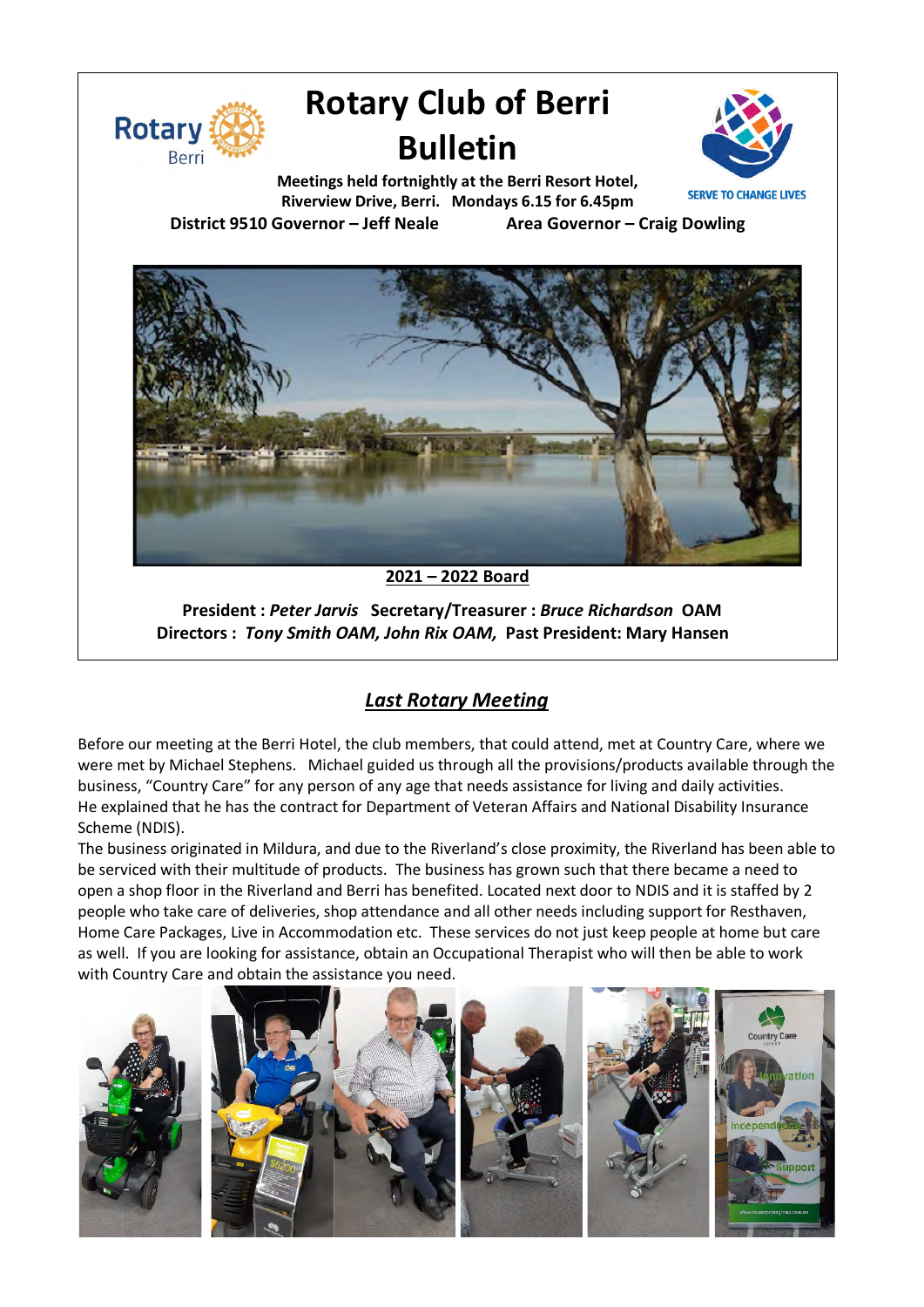

## *Next Meeting 2764 22nd Nov 2021*

Nov 22<sup>nd</sup> Meeting at Hotel

#### *Future Meetings – (Two each Month)*

Nov 29th **Winkie Pottery visit Dec 13<sup>th</sup> <b>Meeting at Hotel followed by <u>AGM</u> then Board Meeting**<br>Jan 10<sup>th</sup> Meeting at Hotel Meeting at Hotel

#### *Dates for your Diary*

| Dec $13th$           | Board meeting – to follow club meeting                                               |
|----------------------|--------------------------------------------------------------------------------------|
| Dec $20th$           | Christmas Meeting at Venue to be decided, then followed by a 3-week recess including |
|                      | public holidays.                                                                     |
| Jan 17 <sup>th</sup> | Board meeting – Venue TBA                                                            |

#### *Dates to remember*

| Dec 4 <sup>th</sup> 11 <sup>th</sup> & 18 <sup>th</sup> | Santa's Cave open dates. |
|---------------------------------------------------------|--------------------------|
| Dec 20 <sup>th</sup>                                    | <b>Christmas Meeting</b> |